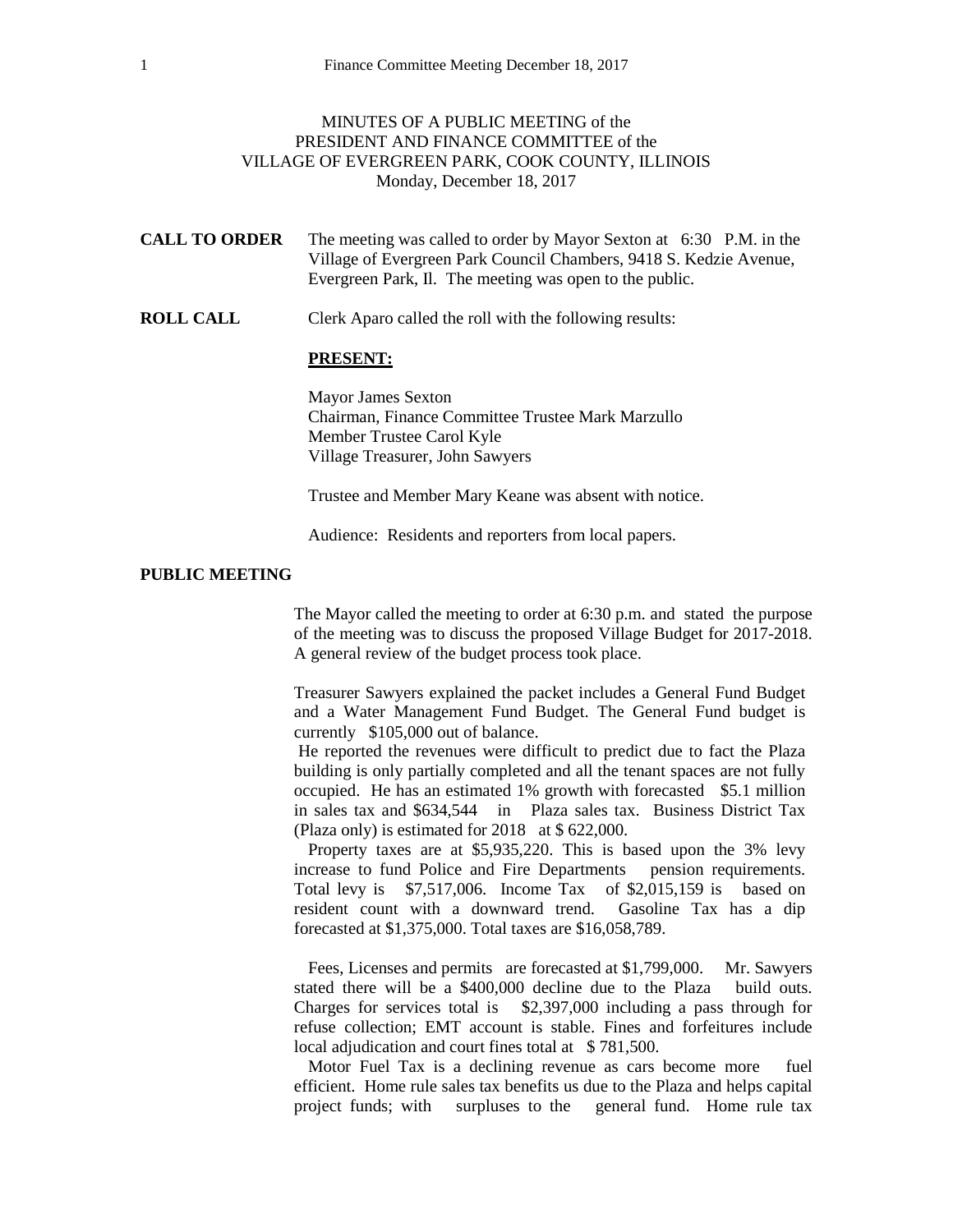projections are at \$1,168,000 for 2018. Total revenues are \$25, 951,986.00 which is less than 2017 due to the commercial permitting decrease.

The Expense budget was discussed by department. Administration is implementing a new FOIA management software at \$5,000. Administration total is \$1,047,588.

Adjudication expenses are down for 2018 at \$ 278,946.

Street Department total is \$ 2,494,980. There are vehicles include a new cab and chassis and \$150,000 for alleys and the new street light program which was moved to the capital project fund. Sidewalk program is at \$50,000.

The Police Department represents the largest portion of the total budget with 64% of every dollar toward benefits and salary. Federal forfeiture moneys offsets overtime at \$205,000. This includes (2) two new squads and in car computers and printers. The total is \$ 8,520,722.

Fire Department has a new snorkel at a cost of \$ 698,000 in the 2019 Budget which will be financed over the next few years. Total for Fire Department is \$2,948,807.

Citizens' Services budget is steady at \$217,044 with all recurring operating costs.

Parks Department has budget of \$ 485,000 with monies budgeted for \$60,000 in backstops, storage equipment and improvements. The Chair stated he will investigate the backstops for more information prior to any expenditures.

Recreation Department has a total budget with \$ 663,506. Youth Department total expenses estimated at \$ 42,521. The Chair noted the possibility of merging the Youth Department with the Recreation Department.

Building Department Budget is consistent at \$ 453,068. Community Center has a budget of \$ 106,979. Property maintenance has been budgeted at \$255,500. This includes a multi-year fiber optic project with \$80,000 left to connect when the last building is completed.

Other Expenditures is budgeted at \$7,883,555. Mayor Sexton and Mr. Sawyers commended the Clerk and the Deputy Clerk Cericola for their efforts. Clerk Aparo stated DC Cericola has implemented many safety seminars and employee computer courses for various safety/liability initiatives. She thanked her as well for the 32 % decrease (\$333,000) in liability insurance and a meager 4% health insurance increase.

Mr. Sawyers noted the Fire Chief negotiated a new rate for ambulance billing and reduced the cost by \$10,000. There is a contingency fund of \$250,000 to hedge against missing revenues.

Debt fund transfer is at \$659,018.00 Revenues are at \$ 25,951,986 and Expenses are at \$26,057,000 with a difference of \$105,248. The Chair noted more meetings will take place to balance the budget.

The Water Management Fund Budget was discussed. This is the third year of the (20) twenty year water meter loan at \$110,550. The \$ 800,000 federal grant helped us not pass the cost on to the residents. A new GIS endeavor for underground mapping is being investigated for the future.